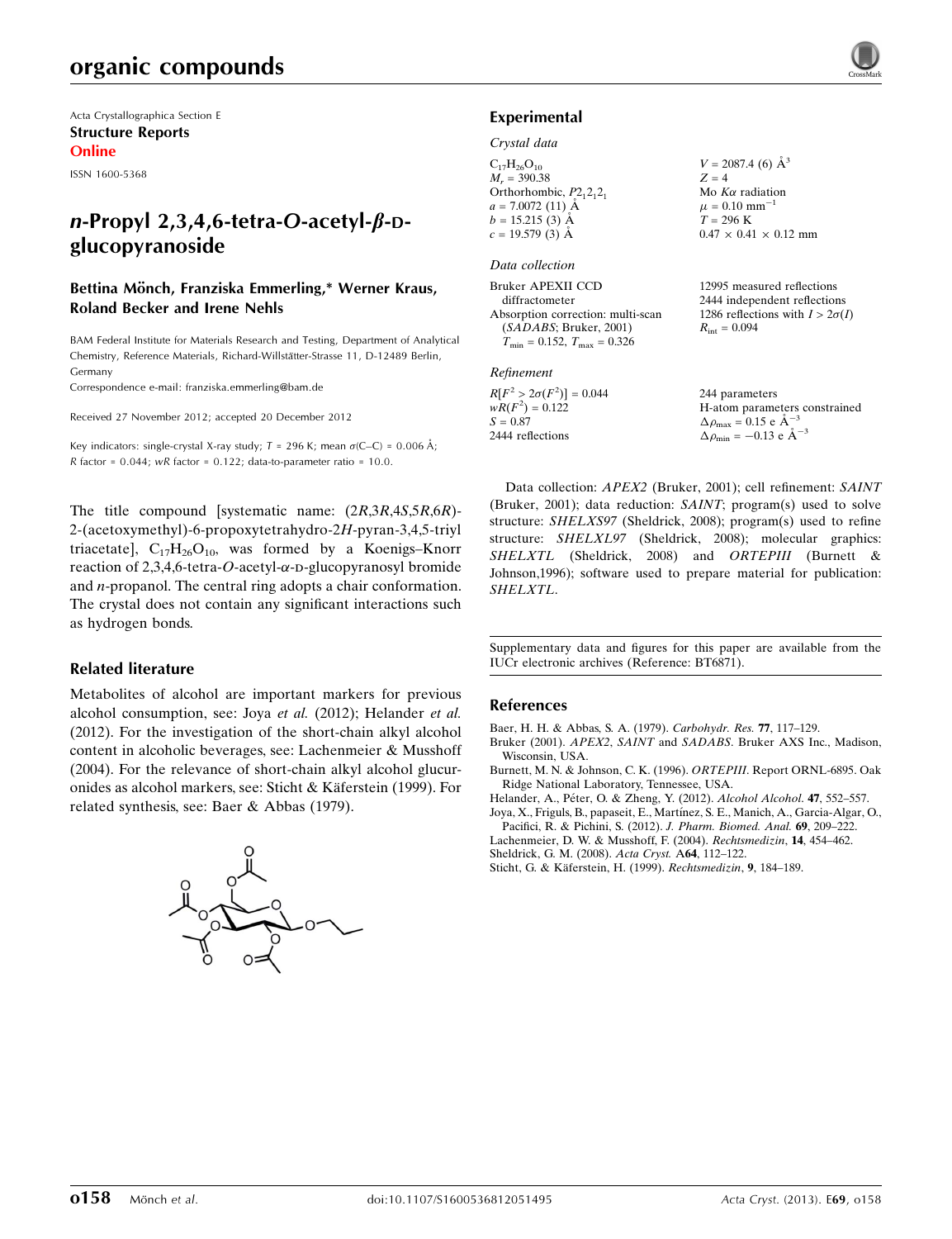# **supporting information**

*Acta Cryst.* (2013). E**69**, o158 [doi:10.1107/S1600536812051495]

# *n***-Propyl 2,3,4,6-tetra-***O***-acetyl-***β***-D-glucopyranoside**

# **Bettina Mönch, Franziska Emmerling, Werner Kraus, Roland Becker and Irene Nehls**

## **S1. Comment**

In recent years the determination of alcohol metabolites gained importance for screening previous alcohol consumption (Joya *et al.*, Helander *et al.*, 2012). Beside ethanol several short-chain alkyl alcohols, *e.g. n*-propanol, are found in alcoholic beverages as a result of fermentation process (Lachenmeier & Musshoff, 2004). The glucuronides of these socalled fusel alcohols are interesting markers for the consumption of alcohol (Sticht & Käferstein, 1999). So the analysis of these glucuronic metabolites, including their synthesis and full characterization is mandatory. The compound was formed by a Koenigs-Knorr-reaction of 2,3,4,6-tetra-*O*-acetyl-*α*-*D*-glucopyranosyl bromide and *n*-propanol (related synthesis Baer & Abbas, 1979) as an intermediate product towards synthesis of *n*-propyl-glucuronide.

The central ring has a chair conformation (Fig 1). One side chain of the molecule shows a small tendency to disorder, indicated in the *ORTEP* representation. This disorder leads to an unusual short contact C12—C13 (1.38 Å). The absolute configuration could not be defined confidently based on the single-crystal diffraction data. The isomeric purity of the title compound was confirmed by 1 H-NMR.

## **S2. Experimental**

*n*-Propyl 2,3,4,6-tetra-*O*-acetyl-*β*-*D*-glucopyranoside was synthesized by a Koenigs-Knorr-reaction of 2,3,4,6-tetra-*O*acetyl-*α*-*D*-glucopyranosyl bromide and *n*-propanol. In order to obtain crystals suitable for single-crystal analysis, about 10 mg were dissolved in 2 ml *i*-propanol. Colourless crystals of the title compound were formed after 4 days of slow solvent evaporation at room temperature.

# **S3. Refinement**

All H-atoms were positioned geometrically and refined using a riding model with  $d(C-H) = 0.93 \text{ Å}, U_{\text{iso}} = 1.2 U_{\text{eq}}$  (C) for aromatic 0.98 Å,  $U_{iso} = 1.2U_{eq}$  (C) for CH, 0.97 Å,  $U_{iso} = 1.2U_{eq}$  (C) for CH<sub>2</sub>, 0.96 Å,  $U_{iso} = 1.5U_{eq}$  (C) for CH<sub>3</sub> hydrogen atoms. In the absence of significant anomalous dispersion effects 1815 Friedel pairs were merged. The absolute configuration has not been determined by anomalous-dispersion effects in diffraction measurements of the crystal. The conformation has been assigned due to an unchanging chiral centre in the synthetic procedure.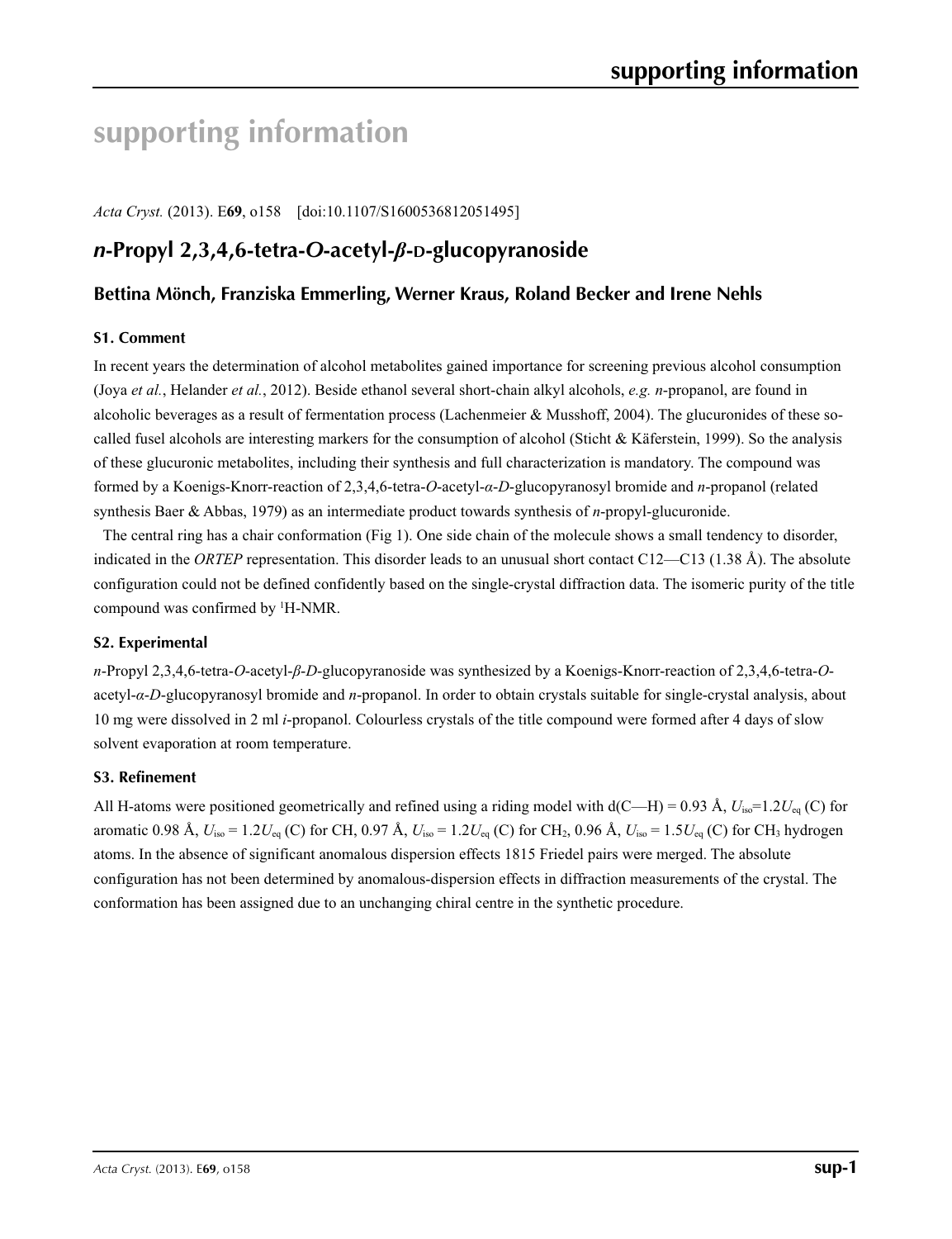

# **Figure 1**

*ORTEP* representation of the title compound with atomic labeling shown with 30% probability displacement ellipsoids.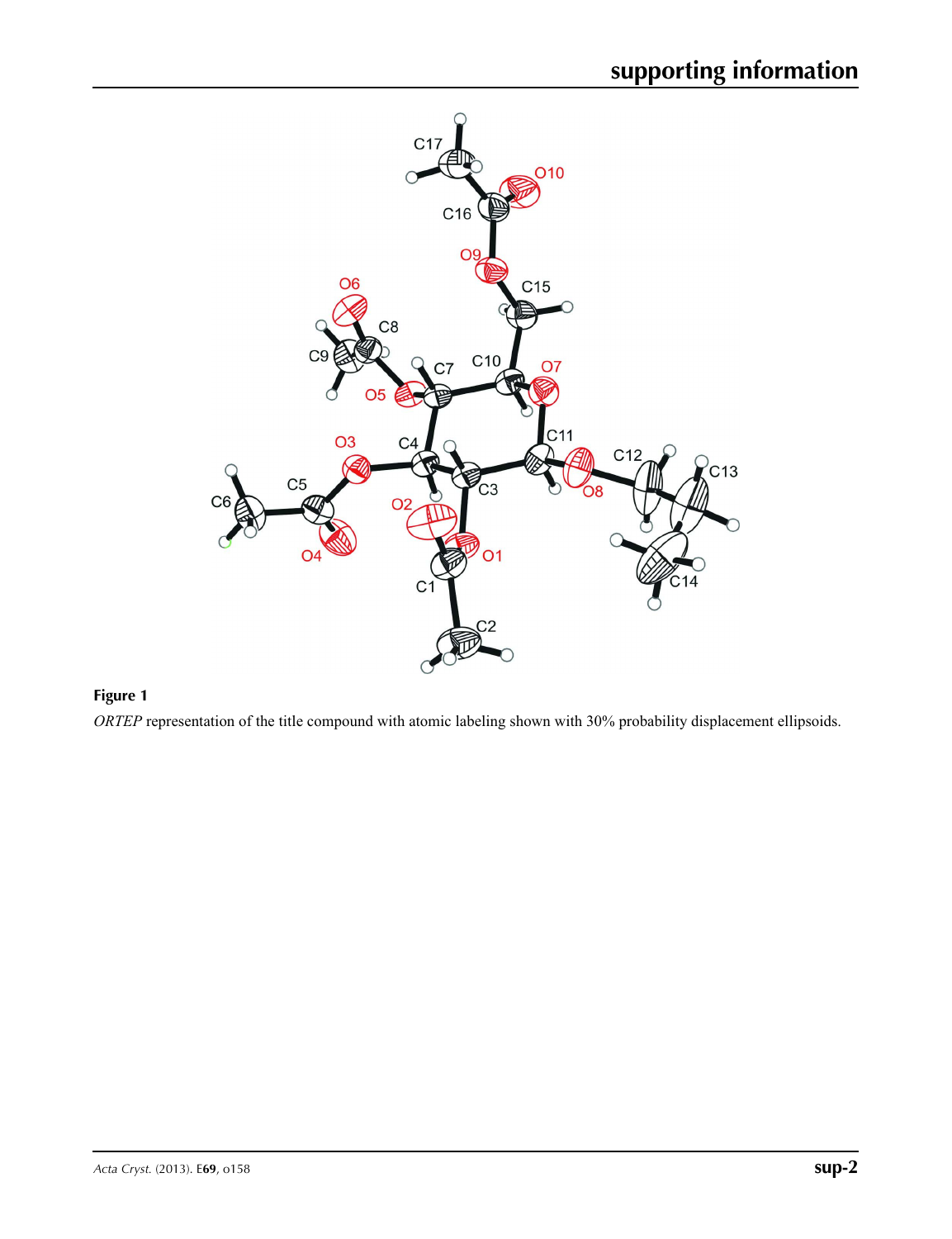

 $F(000) = 832$ *D*<sub>x</sub> = 1.242 Mg m<sup>-3</sup>

 $\theta$  = 2.5–20.6°  $\mu = 0.10$  mm<sup>-1</sup> *T* = 296 K Block, colourless  $0.47 \times 0.41 \times 0.12$  mm

Mo *Kα* radiation,  $\lambda = 0.71073$  Å Cell parameters from 1756 reflections

# **Figure 2**

View of the unit cell of the title compound along the *a* axis.

# **(2***R***,3***R***,4***S***,5***R***,6***R***)-2-(Acetoxymethyl)-6- propoxytetrahydro-2***H***-pyran-3,4,5-triyl triacetate**

*Crystal data*

 $C_{17}H_{26}O_{10}$  $M_r$  = 390.38 Orthorhombic,  $P2_12_12_1$ Hall symbol: P 2ac 2ab  $a = 7.0072(11)$  Å  $b = 15.215(3)$  Å  $c = 19.579(3)$  Å  $V = 2087.4$  (6) Å<sup>3</sup>  $Z = 4$ 

## *Data collection*

| Bruker APEXII CCD                        | 12995 measured reflections                                              |
|------------------------------------------|-------------------------------------------------------------------------|
| diffractometer                           | 2444 independent reflections                                            |
| Radiation source: fine-focus sealed tube | 1286 reflections with $I > 2\sigma(I)$                                  |
| Graphite monochromator                   | $R_{\text{int}} = 0.094$                                                |
| $\varphi$ and $\omega$ scans             | $\theta_{\text{max}} = 26.4^{\circ}, \theta_{\text{min}} = 1.7^{\circ}$ |
| Absorption correction: multi-scan        | $h = -8 \rightarrow 8$                                                  |
| (SADABS; Bruker, 2001)                   | $k = -14 \rightarrow 19$                                                |
| $T_{\min}$ = 0.152, $T_{\max}$ = 0.326   | $l = -22 \rightarrow 24$                                                |
|                                          |                                                                         |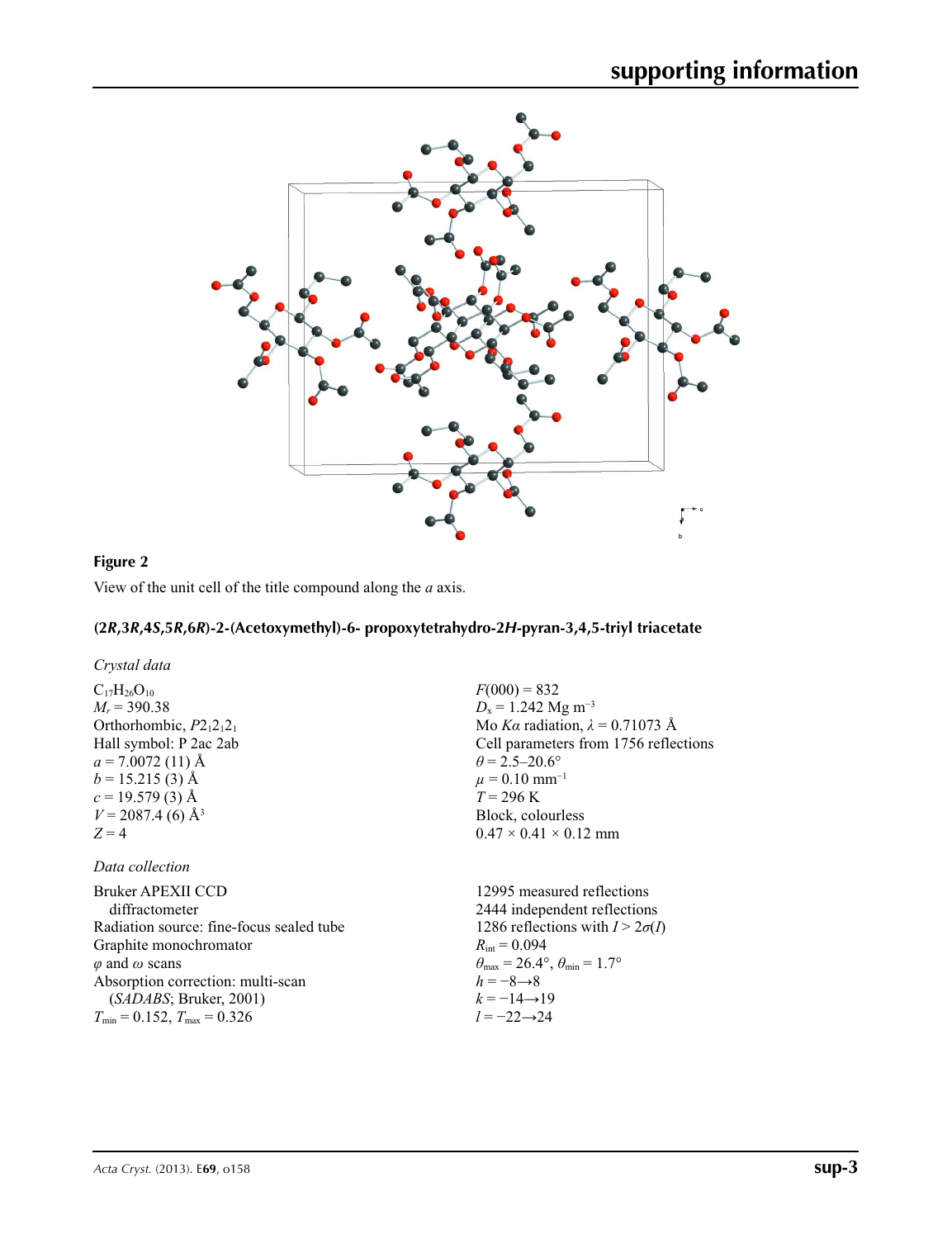*Refinement*

| Refinement on $F^2$<br>Least-squares matrix: full<br>$R[F^2 > 2\sigma(F^2)] = 0.044$<br>$wR(F^2) = 0.122$ | Secondary atom site location: difference Fourier<br>map<br>Hydrogen site location: inferred from<br>neighbouring sites |
|-----------------------------------------------------------------------------------------------------------|------------------------------------------------------------------------------------------------------------------------|
| $S = 0.87$                                                                                                | H-atom parameters constrained                                                                                          |
| 2444 reflections                                                                                          | $w = 1/[\sigma^2(F_0^2) + (0.0473P)^2]$                                                                                |
| 244 parameters                                                                                            | where $P = (F_o^2 + 2F_c^2)/3$                                                                                         |
| 0 restraints                                                                                              | $(\Delta/\sigma)_{\text{max}}$ < 0.001                                                                                 |
| Primary atom site location: structure-invariant                                                           | $\Delta \rho_{\text{max}} = 0.15$ e Å <sup>-3</sup>                                                                    |
| direct methods                                                                                            | $\Delta \rho_{\rm min} = -0.13$ e Å <sup>-3</sup>                                                                      |
|                                                                                                           |                                                                                                                        |

# *Special details*

**Geometry**. All e.s.d.'s (except the e.s.d. in the dihedral angle between two l.s. planes) are estimated using the full covariance matrix. The cell e.s.d.'s are taken into account individually in the estimation of e.s.d.'s in distances, angles and torsion angles; correlations between e.s.d.'s in cell parameters are only used when they are defined by crystal symmetry. An approximate (isotropic) treatment of cell e.s.d.'s is used for estimating e.s.d.'s involving l.s. planes.

**Refinement**. Refinement of  $F^2$  against ALL reflections. The weighted R-factor wR and goodness of fit *S* are based on  $F^2$ , conventional *R*-factors *R* are based on *F*, with *F* set to zero for negative  $F^2$ . The threshold expression of  $F^2 > \sigma(F^2)$  is used only for calculating *R*-factors(gt) *etc*. and is not relevant to the choice of reflections for refinement. *R*-factors based on *F*<sup>2</sup> are statistically about twice as large as those based on *F*, and *R*- factors based on ALL data will be even larger.

*Fractional atomic coordinates and isotropic or equivalent isotropic displacement parameters (Å<sup>2</sup>)* 

|                  | $\boldsymbol{x}$ | $\mathcal{Y}$  | $\mathcal{Z}$  | $U_{\rm iso}$ */ $U_{\rm eq}$ |
|------------------|------------------|----------------|----------------|-------------------------------|
| O <sub>1</sub>   | $-0.5821(4)$     | $-0.44666(15)$ | 0.11382(11)    | 0.0723(7)                     |
| O <sub>2</sub>   | $-0.4530(6)$     | $-0.5422(2)$   | 0.18823(14)    | 0.1102(11)                    |
| O <sub>3</sub>   | $-0.2268(3)$     | $-0.39673(15)$ | 0.05183(11)    | 0.0658(6)                     |
| O <sub>4</sub>   | $-0.2904(6)$     | $-0.25348(18)$ | 0.03622(15)    | 0.1102(11)                    |
| O <sub>5</sub>   | $-0.2593(4)$     | $-0.39896(14)$ | $-0.09808(11)$ | 0.0669(7)                     |
| O <sub>6</sub>   | 0.0304(4)        | $-0.4603(2)$   | $-0.10821(15)$ | 0.0957(9)                     |
| O7               | $-0.5722(4)$     | $-0.57770(15)$ | $-0.04254(12)$ | 0.0729(7)                     |
| O <sub>8</sub>   | $-0.7407(4)$     | $-0.59780(17)$ | 0.05611(13)    | 0.0857(8)                     |
| O <sub>9</sub>   | $-0.2672(4)$     | $-0.62575(15)$ | $-0.12723(11)$ | 0.0738(7)                     |
| O10              | $-0.2239(5)$     | $-0.6686(2)$   | $-0.23468(15)$ | 0.1215(12)                    |
| C1               | $-0.5591(7)$     | $-0.4835(3)$   | 0.17671(19)    | 0.0767(11)                    |
| C <sub>2</sub>   | $-0.6884(7)$     | $-0.4384(3)$   | 0.22700(18)    | 0.1032(15)                    |
| H2A              | $-0.6717$        | $-0.4641$      | 0.2714         | $0.155*$                      |
| H2B              | $-0.8187$        | $-0.4453$      | 0.2128         | $0.155*$                      |
| H2C              | $-0.6574$        | $-0.3770$      | 0.2289         | $0.155*$                      |
| C <sub>3</sub>   | $-0.4973(5)$     | $-0.4916(2)$   | 0.05674(16)    | 0.0597(9)                     |
| H <sub>3</sub> A | $-0.4081$        | $-0.5364$      | 0.0733         | $0.072*$                      |
| C4               | $-0.3908(5)$     | $-0.4247(2)$   | 0.01340(16)    | 0.0591(9)                     |
| H4A              | $-0.4734$        | $-0.3744$      | 0.0034         | $0.071*$                      |
| C <sub>5</sub>   | $-0.1930(7)$     | $-0.3094(3)$   | 0.06182(19)    | 0.0737(11)                    |
| C6               | $-0.0292(7)$     | $-0.2960(3)$   | 0.1081(2)      | 0.0915(14)                    |
| H <sub>6</sub> A | $-0.0080$        | $-0.2342$      | 0.1143         | $0.137*$                      |
| H <sub>6</sub> B | 0.0827           | $-0.3224$      | 0.0885         | $0.137*$                      |
| H <sub>6</sub> C | $-0.0558$        | $-0.3228$      | 0.1514         | $0.137*$                      |
| C7               | $-0.3248(5)$     | $-0.4675(2)$   | $-0.05259(15)$ | 0.0560(9)                     |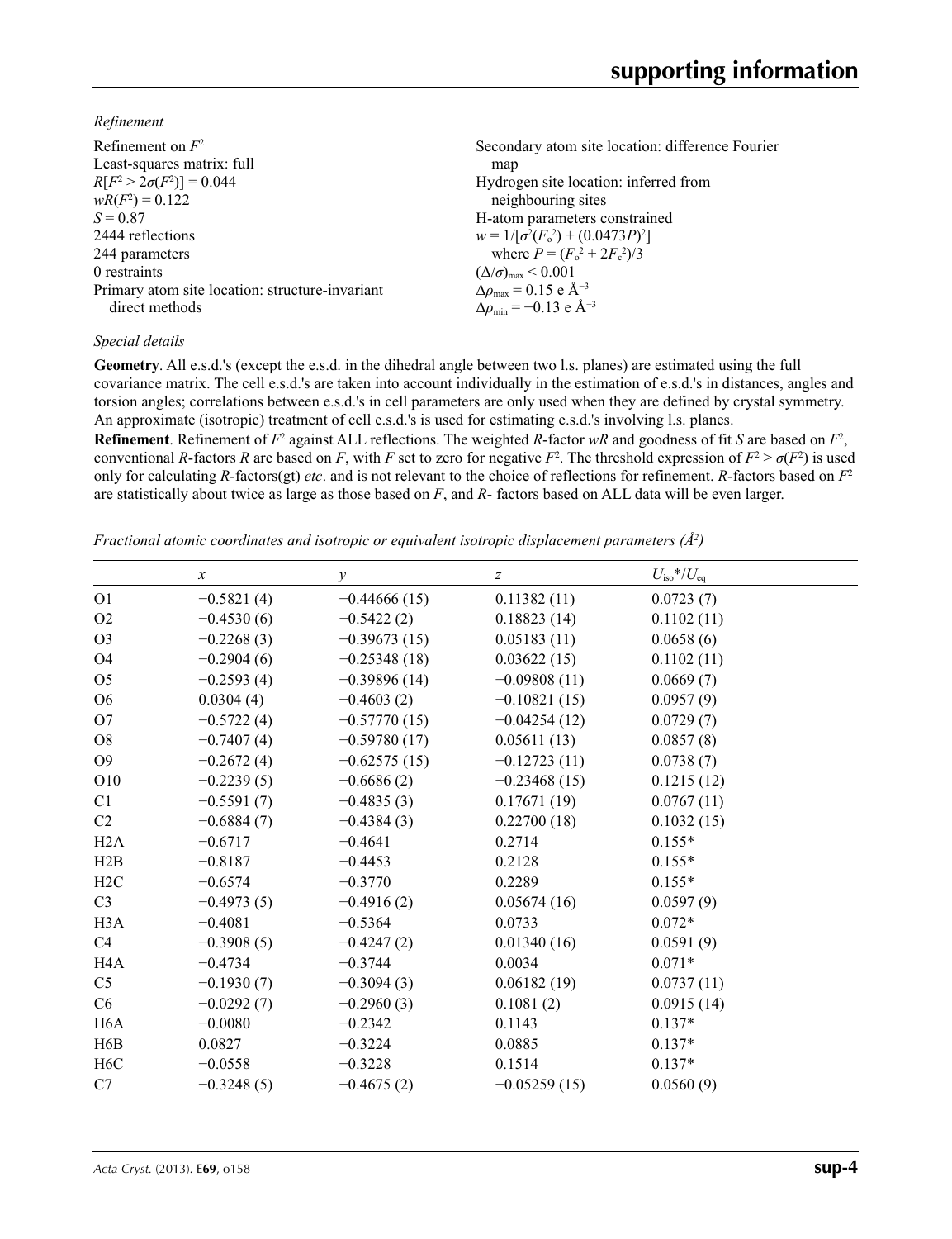| H7A               | $-0.2198$    | $-0.5082$    | $-0.0429$      | $0.067*$   |
|-------------------|--------------|--------------|----------------|------------|
| C8                | $-0.0781(6)$ | $-0.4022(3)$ | $-0.12245(17)$ | 0.0685(10) |
| C9                | $-0.0396(7)$ | $-0.3275(3)$ | $-0.16879(19)$ | 0.0945(14) |
| H <sub>9</sub> A  | 0.0885       | $-0.3317$    | $-0.1859$      | $0.142*$   |
| H9B               | $-0.0545$    | $-0.2733$    | $-0.1443$      | $0.142*$   |
| H <sub>9</sub> C  | $-0.1277$    | $-0.3290$    | $-0.2063$      | $0.142*$   |
| C10               | $-0.4873(5)$ | $-0.5170(2)$ | $-0.08911(17)$ | 0.0639(10) |
| H10A              | $-0.5840$    | $-0.4746$    | $-0.1040$      | $0.077*$   |
| C11               | $-0.6544(6)$ | $-0.5349(3)$ | 0.01541(18)    | 0.0699(10) |
| H11A              | $-0.7481$    | $-0.4910$    | 0.0007         | $0.084*$   |
| C12               | $-0.9385(8)$ | $-0.6126(4)$ | 0.0406(3)      | 0.135(2)   |
| H12A              | $-1.0041$    | $-0.5565$    | 0.0400         | $0.162*$   |
| H12B              | $-0.9480$    | $-0.6377$    | $-0.0048$      | $0.162*$   |
| C13               | $-1.0301(9)$ | $-0.6678(5)$ | 0.0862(4)      | 0.162(3)   |
| H <sub>13</sub> A | $-0.9848$    | $-0.7270$    | 0.0775         | $0.195*$   |
| H13B              | $-1.1649$    | $-0.6670$    | 0.0750         | $0.195*$   |
| C14               | $-1.0134(8)$ | $-0.6520(4)$ | 0.1606(3)      | 0.163(3)   |
| H <sub>14</sub> A | $-1.0800$    | $-0.6974$    | 0.1849         | $0.245*$   |
| H14B              | $-1.0682$    | $-0.5960$    | 0.1716         | $0.245*$   |
| H14C              | $-0.8812$    | $-0.6525$    | 0.1735         | $0.245*$   |
| C15               | $-0.4194(6)$ | $-0.5683(3)$ | $-0.14971(17)$ | 0.0765(11) |
| H15A              | $-0.5234$    | $-0.6027$    | $-0.1686$      | $0.092*$   |
| H15B              | $-0.3731$    | $-0.5288$    | $-0.1848$      | $0.092*$   |
| C16               | $-0.1777(7)$ | $-0.6732(3)$ | $-0.1757(2)$   | 0.0798(12) |
| C17               | $-0.0204(7)$ | $-0.7261(3)$ | $-0.1465(2)$   | 0.0987(15) |
| H17A              | 0.0397       | $-0.7594$    | $-0.1822$      | $0.148*$   |
| H17B              | $-0.0704$    | $-0.7654$    | $-0.1126$      | $0.148*$   |
| H17C              | 0.0718       | $-0.6877$    | $-0.1258$      | $0.148*$   |
|                   |              |              |                |            |

*Atomic displacement parameters (Å2 )*

|                | $U^{11}$   | $U^{22}$   | $U^{33}$   | $U^{12}$      | $U^{13}$      | $U^{23}$      |
|----------------|------------|------------|------------|---------------|---------------|---------------|
| O <sub>1</sub> | 0.0767(17) | 0.0846(17) | 0.0556(14) | 0.0178(15)    | 0.0109(13)    | 0.0092(12)    |
| O <sub>2</sub> | 0.130(3)   | 0.124(3)   | 0.0759(18) | 0.050(3)      | 0.0144(18)    | 0.0268(17)    |
| O <sub>3</sub> | 0.0678(16) | 0.0658(15) | 0.0638(14) | 0.0028(14)    | $-0.0051(13)$ | 0.0010(12)    |
| O <sub>4</sub> | 0.149(3)   | 0.0707(18) | 0.110(2)   | 0.010(2)      | $-0.029(2)$   | $-0.0002(18)$ |
| O <sub>5</sub> | 0.0688(17) | 0.0688(16) | 0.0631(14) | 0.0136(14)    | 0.0140(13)    | 0.0154(12)    |
| O <sub>6</sub> | 0.0701(19) | 0.115(2)   | 0.102(2)   | 0.0170(19)    | 0.0162(16)    | 0.0149(18)    |
| O <sub>7</sub> | 0.0765(17) | 0.0740(16) | 0.0683(15) | $-0.0015(15)$ | 0.0013(14)    | $-0.0006(13)$ |
| O8             | 0.0682(18) | 0.101(2)   | 0.0875(18) | $-0.0126(16)$ | $-0.0038(15)$ | 0.0267(16)    |
| O <sub>9</sub> | 0.0829(19) | 0.0780(16) | 0.0605(14) | 0.0182(15)    | $-0.0064(14)$ | $-0.0084(13)$ |
| O10            | 0.137(3)   | 0.159(3)   | 0.0689(18) | 0.028(3)      | $-0.001(2)$   | $-0.029(2)$   |
| C <sub>1</sub> | 0.076(3)   | 0.096(3)   | 0.058(2)   | 0.013(3)      | 0.006(2)      | 0.011(2)      |
| C <sub>2</sub> | 0.114(4)   | 0.135(4)   | 0.061(2)   | 0.024(4)      | 0.019(3)      | 0.004(2)      |
| C <sub>3</sub> | 0.057(2)   | 0.066(2)   | 0.0557(19) | 0.0087(18)    | 0.0038(19)    | 0.0036(18)    |
| C4             | 0.059(2)   | 0.061(2)   | 0.058(2)   | 0.0083(19)    | 0.0021(18)    | 0.0073(17)    |
| C <sub>5</sub> | 0.091(3)   | 0.068(3)   | 0.062(2)   | $-0.003(2)$   | 0.009(2)      | 0.005(2)      |
| C <sub>6</sub> | 0.101(4)   | 0.096(3)   | 0.078(3)   | $-0.021(3)$   | $-0.007(3)$   | $-0.001(2)$   |
|                |            |            |            |               |               |               |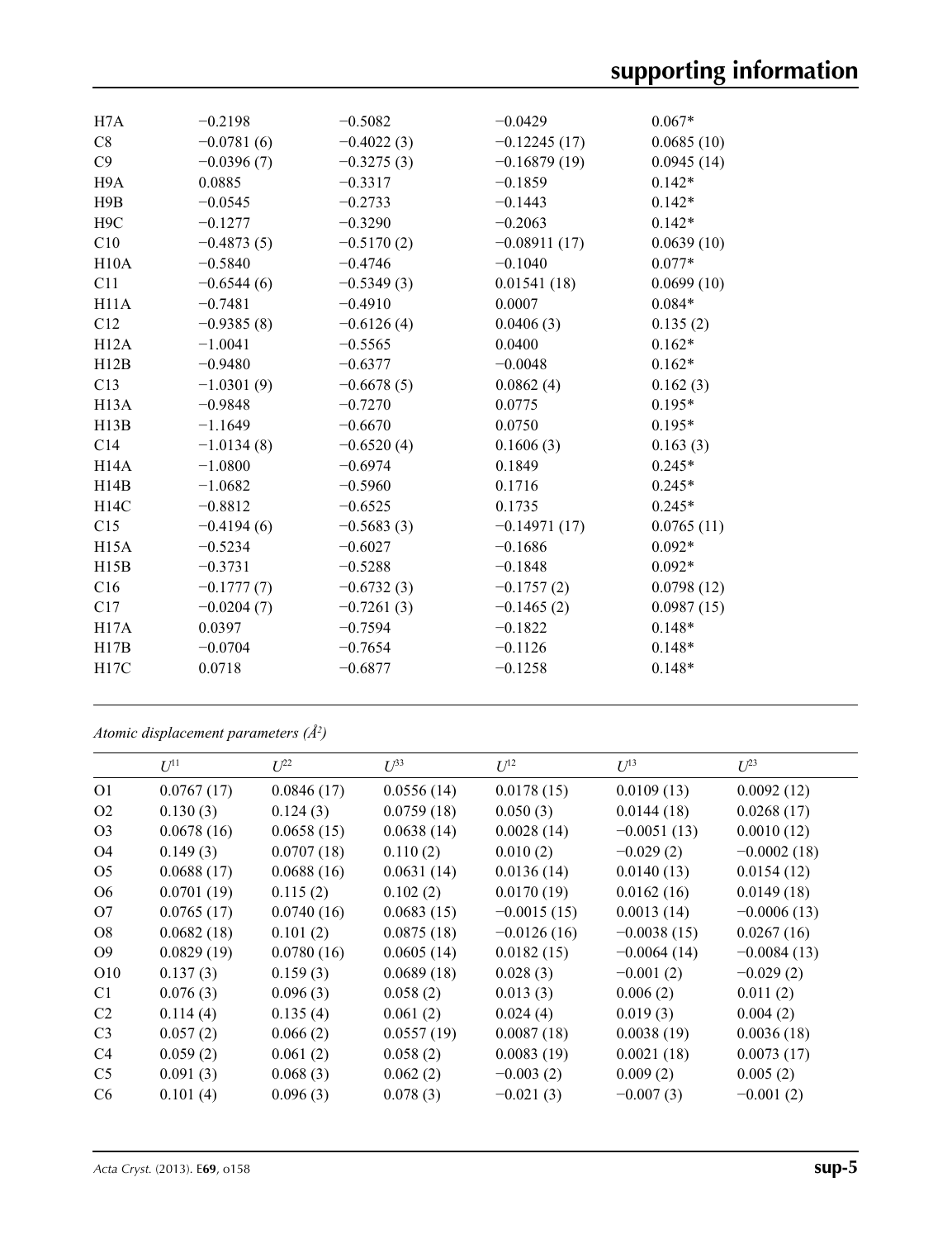# **supporting information**

| C7              | 0.060(2) | 0.057(2) | 0.0511(18) | 0.0119(18)  | 0.0043(18)    | 0.0055(17)    |
|-----------------|----------|----------|------------|-------------|---------------|---------------|
| C8              | 0.067(3) | 0.084(3) | 0.054(2)   | 0.001(3)    | 0.005(2)      | $-0.001(2)$   |
| C9              | 0.107(4) | 0.103(3) | 0.073(2)   | $-0.023(3)$ | 0.015(3)      | 0.013(2)      |
| C10             | 0.063(2) | 0.073(2) | 0.0561(19) | 0.015(2)    | $-0.0013(19)$ | 0.0080(19)    |
| C <sub>11</sub> | 0.063(2) | 0.078(3) | 0.069(2)   | 0.002(2)    | 0.002(2)      | 0.016(2)      |
| C12             | 0.094(4) | 0.177(6) | 0.134(4)   | $-0.059(4)$ | $-0.025(4)$   | 0.040(4)      |
| C13             | 0.084(4) | 0.224(7) | 0.179(6)   | $-0.038(5)$ | $-0.009(4)$   | 0.065(6)      |
| C14             | 0.100(5) | 0.213(7) | 0.176(6)   | 0.017(5)    | 0.048(5)      | 0.083(6)      |
| C15             | 0.084(3) | 0.087(3) | 0.059(2)   | 0.011(3)    | $-0.011(2)$   | $-0.0033(19)$ |
| C16             | 0.086(3) | 0.087(3) | 0.067(3)   | $-0.002(3)$ | 0.006(2)      | $-0.013(2)$   |
| C17             | 0.105(4) | 0.094(3) | 0.097(3)   | 0.024(3)    | 0.004(3)      | $-0.015(3)$   |
|                 |          |          |            |             |               |               |

*Geometric parameters (Å, º)*

| $O1 - C1$        | 1.362(4) | $C6 - H6B$       | 0.9600   |
|------------------|----------|------------------|----------|
| $O1 - C3$        | 1.439(4) | $C6 - H6C$       | 0.9600   |
| $O2 - C1$        | 1.184(5) | $C7 - C10$       | 1.540(5) |
| $O3 - C5$        | 1.364(4) | $C7 - H7A$       | 0.9800   |
| $O3 - C4$        | 1.438(4) | $C8-C9$          | 1.479(5) |
| $O4-C5$          | 1.200(5) | $C9 - H9A$       | 0.9600   |
| $O5-C8$          | 1.357(5) | $C9 - H9B$       | 0.9600   |
| $O5-C7$          | 1.447(3) | $C9 - H9C$       | 0.9600   |
| $O6-C8$          | 1.199(4) | $C10 - C15$      | 1.498(5) |
| $O7 - C10$       | 1.428(4) | $C10 - H10A$     | 0.9800   |
| $O7 - C11$       | 1.429(4) | $C11 - H11A$     | 0.9800   |
| $O8 - C11$       | 1.384(4) | $C12 - C13$      | 1.384(7) |
| $O8 - C12$       | 1.437(5) | $C12 - H12A$     | 0.9700   |
| $O9 - C16$       | 1.347(4) | $C12 - H12B$     | 0.9700   |
| $O9 - C15$       | 1.447(4) | $C13 - C14$      | 1.480(7) |
| $O10 - C16$      | 1.202(4) | $C13 - H13A$     | 0.9700   |
| $C1-C2$          | 1.503(6) | $C13 - H13B$     | 0.9700   |
| $C2 - H2A$       | 0.9600   | $C14 - H14A$     | 0.9600   |
| $C2 - H2B$       | 0.9600   | $C14 - H14B$     | 0.9600   |
| $C2 - H2C$       | 0.9600   | C14-H14C         | 0.9600   |
| $C3 - C11$       | 1.517(5) | $C15 - H15A$     | 0.9700   |
| $C3-C4$          | 1.521(5) | $C15 - H15B$     | 0.9700   |
| $C3 - H3A$       | 0.9800   | $C16 - C17$      | 1.479(6) |
| $C4 - C7$        | 1.519(4) | $C17 - H17A$     | 0.9600   |
| $C4 - H4A$       | 0.9800   | $C17 - H17B$     | 0.9600   |
| $C5-C6$          | 1.476(6) | C17-H17C         | 0.9600   |
| $C6 - H6A$       | 0.9600   |                  |          |
| $C1 - 01 - C3$   | 117.3(3) | С8-С9-Н9С        | 109.5    |
| $C5 - O3 - C4$   | 120.2(3) | Н9А-С9-Н9С       | 109.5    |
| $C8 - O5 - C7$   | 119.2(3) | Н9В-С9-Н9С       | 109.5    |
| $C10 - 07 - C11$ | 112.3(3) | $O7 - C10 - C15$ | 107.5(3) |
| $C11 - 08 - C12$ | 114.1(3) | $O7 - C10 - C7$  | 109.1(3) |
| $C16 - 09 - C15$ | 116.9(3) | $C15 - C10 - C7$ | 112.8(3) |
|                  |          |                  |          |